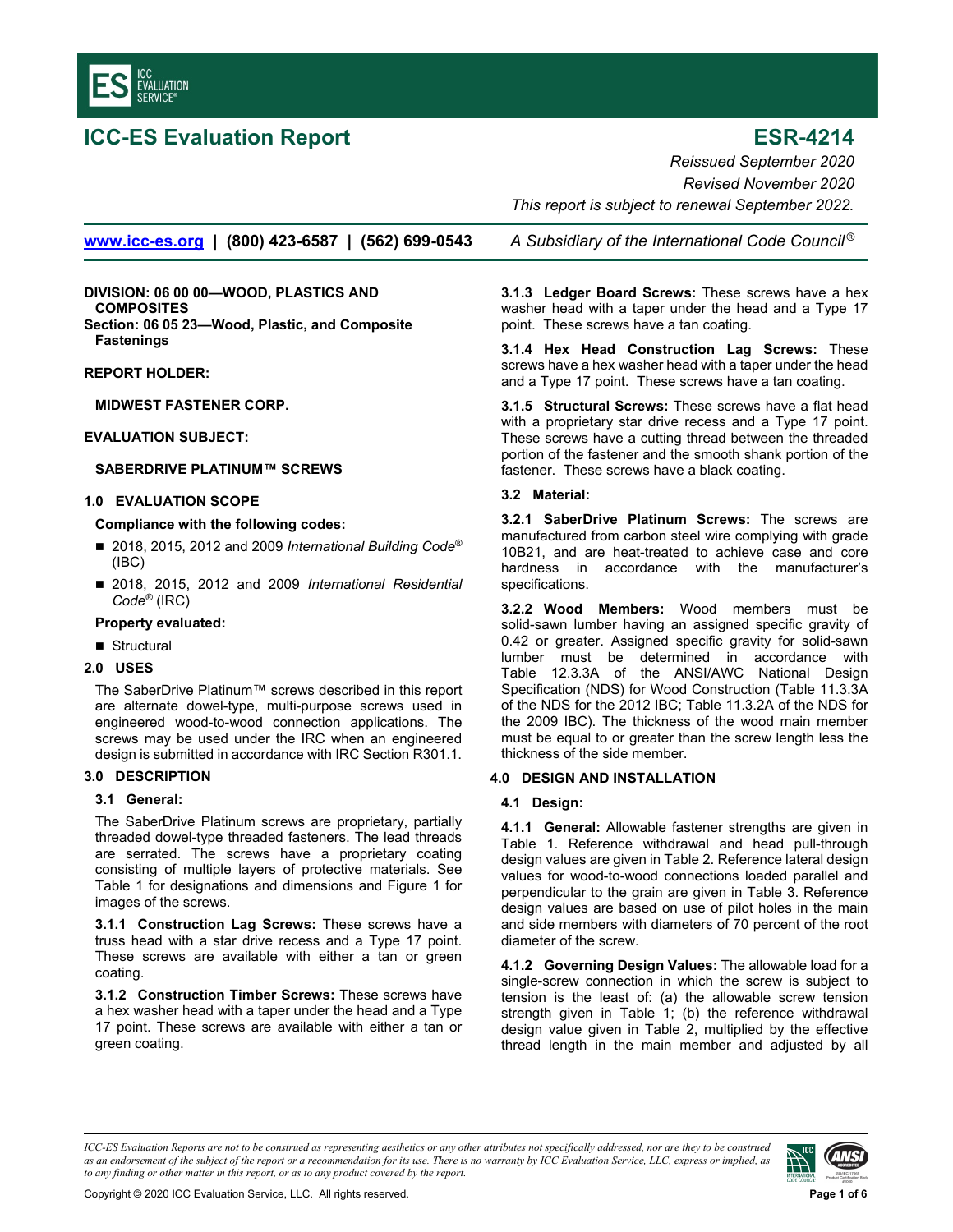applicable adjustment factors; and (c) the reference head pull-through design value given in Table 2, adjusted by all applicable adjustment factors.

The allowable load for a single-screw connection subject to lateral load is the lesser of: (a) the allowable screw shear strength given in Table 1; and (b) the reference lateral design value given in Table 3, adjusted by all applicable adjustment factors.

**4.1.3 Adjustments to Reference Design Values:**  Reference design values must be adjusted in accordance with the requirements for dowel-type fasteners in Section 11.3 of the NDS (Section 10.3 of the NDS for the 2012 and 2009 IBC). Use is limited to dry in-service conditions, such that the wet service factor, CM, is 1.0 in accordance with the NDS. The reference design values must also be adjusted in accordance with the requirements in Section 12.5 of the NDS (Section 11.5 of the NDS for the 2012 and 2009 IBC) applicable to screws.

**4.1.4 Connections with Multiple Screws:** Connections containing multiple screws must be designed in accordance with Sections 11.2.2 and 12.6 of the NDS (Sections 10.2.2 and 11.6 of the NDS for the 2012 and 2009 IBC).

**4.1.5 Combined Loading:** When the screws are subjected to combined lateral and withdrawal loads, connections must be designed in accordance with Section 12.4.1 of the NDS (Section 11.4.1 of the NDS for the 2012 and 2009 IBC).

**4.1.6 Capacity Requirements for Wood Members:**  When designing a connection, the structural members must be checked for load-carrying capacity in accordance with Section 11.1.2 of the NDS (Section 10.1.2 of the NDS for the 2012 and 2009 IBC), and local stresses within the connection must be checked against Appendix E in the NDS to ensure the capacity of the connection and fastener group.

#### **4.2 Installation:**

Screws must be installed in accordance with the report holder's published installation instructions and this report. Screws must be installed with the minimum spacing, end distances, and edge distances needed to prevent splitting of the wood or as noted in Table 4, whichever is more restrictive. Pilot holes must be used in accordance with Section 4.1.1. The screws must be installed by turning with the appropriate bit or socket, not by driving with a hammer.

# **5.0 CONDITIONS OF USE**

The SaberDrive Platinum screws described in this report comply with, or are suitable alternatives to what is specified in, those codes listed in Section 1.0 of this report, subject to the following conditions:

- **5.1** Installation must comply with this report, the report holder's published instructions and the applicable code. A copy of the report holder's published installation instructions must be available at the jobsite at all times during installation. In the event of a conflict between the report holder's published installation instructions and this report, this report governs.
- **5.2** Calculations and details demonstrating compliance with this report must be submitted to the code official. The calculations and details must be prepared by a registered design professional where required by the statutes of the jurisdiction in which the project is to be constructed.
- **5.3** When the capacity of a connection is controlled by fastener metal strength, rather than wood strength, the metal strength must not be multiplied by the adjustment factors specified in the NDS.
- **5.4** Use in wet-service conditions is outside the scope of this report.
- **5.5** Use of the screws in treated wood is outside the scope of this report.
- **5.6** The screws are manufactured under a quality control program with inspections by ICC-ES.

#### **6.0 EVIDENCE SUBMITTED**

Data in accordance with the ICC-ES Acceptance Criteria for Alternate Dowel-type Threaded Fasteners (AC233), dated October 2018.

#### **7.0 IDENTIFICATION**

- **7.1** The screws are identified by the name "Saber" on the head of each screw. Packages of screws and screws sold individually are identified with the company name (Midwest Fastener) and address, the brand name (SaberDrive Platinum), the screw type and size (diameter and length) and the evaluation report number (ESR-4214).
- **7.2** The report holder's contact information is the following:

**MIDWEST FASTENER CORP. 9031 SHAVER ROAD PORTAGE, MICHIGAN 49024 (269) 327-6917 www.fastenerconnection.com**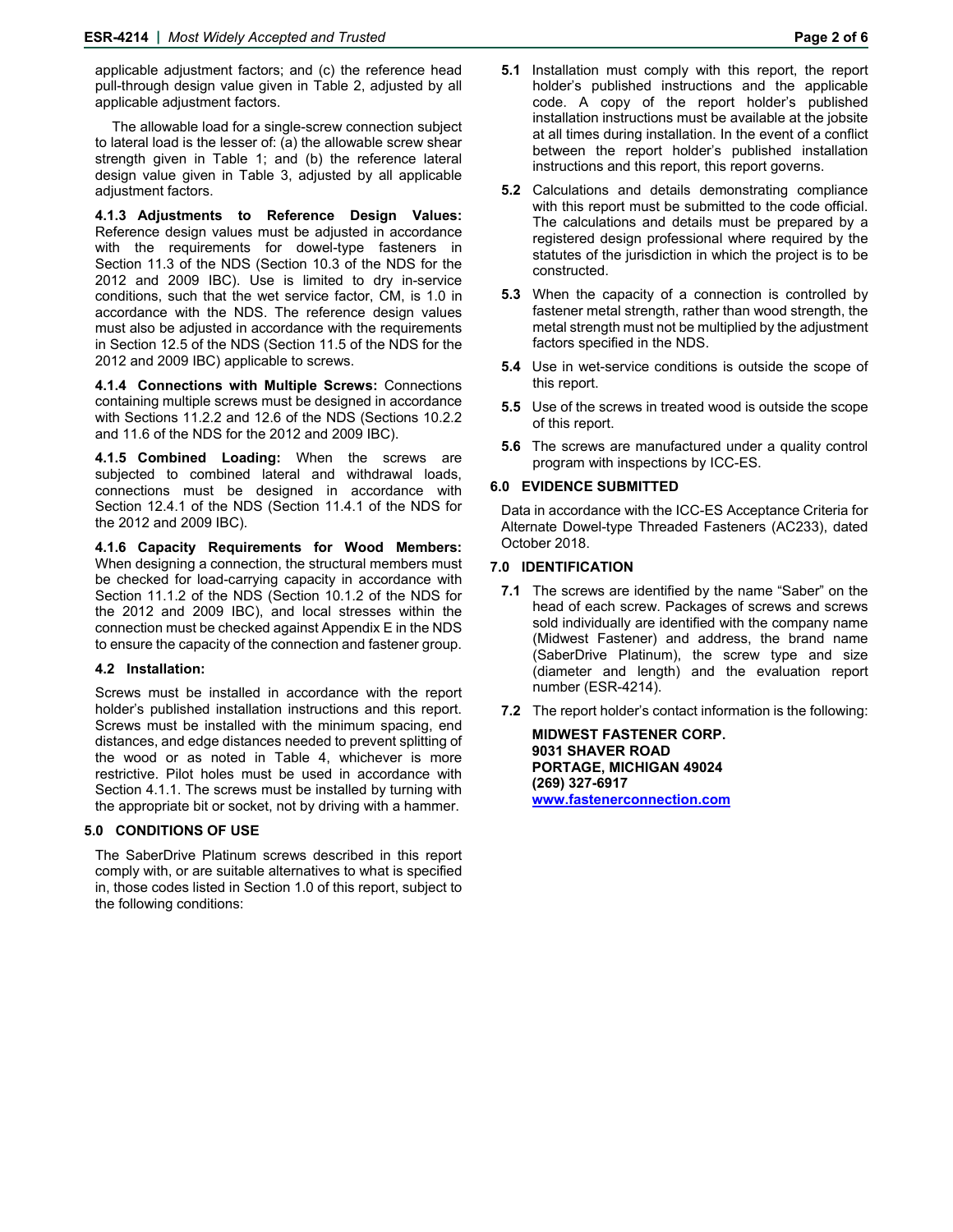| <b>SCREW</b><br><b>TYPE</b>            | <b>NOMINAL</b><br><b>DIAMETER</b><br>(inch) | <b>OUTSIDE</b><br><b>THREAD</b><br><b>DIAMETER</b><br>(inch) | <b>SHANK</b><br><b>DIAMETER</b><br>(inch) | <b>MINOR</b><br><b>THREAD</b><br><b>DIAMETER</b><br>(inch) | <b>HEAD</b><br><b>DIAMETER</b><br>(inch) | <b>ACROSS</b><br><b>FLATS</b><br>(inch) | <b>OVERALL</b><br>LENGTH <sup>1</sup><br>(inches)                                                | <b>THREAD</b><br>LENGTH <sup>2</sup><br>(inches)                                                                                           | <b>NOMINAL</b><br><b>BENDING</b><br><b>YIELD</b><br><b>STRENGTH3</b> | <b>ALLOWABLE</b><br><b>STEEL</b><br><b>STRENGTH</b><br>Tensile Shear |                |
|----------------------------------------|---------------------------------------------|--------------------------------------------------------------|-------------------------------------------|------------------------------------------------------------|------------------------------------------|-----------------------------------------|--------------------------------------------------------------------------------------------------|--------------------------------------------------------------------------------------------------------------------------------------------|----------------------------------------------------------------------|----------------------------------------------------------------------|----------------|
| Construction Lag                       | $^{1}/_{4}$                                 | 0.234                                                        | 0.174                                     | 0.148                                                      | 0.557                                    | n/a                                     | $1^{1/2}$                                                                                        | $\frac{13}{16}$                                                                                                                            | $F_{yb}$ (psi)<br>Note 4                                             | (Ibf)<br>1,140                                                       | (Ibf)<br>1,105 |
|                                        | $^{5}/_{16}$                                | 0.276                                                        | 0.197                                     | 0.167                                                      | 0.620                                    | n/a                                     | $\overline{2}$<br>$2^{1/2}$<br>3<br>$3^{1/2}$<br>$\overline{\mathbf{4}}$<br>5<br>$\,6$<br>8<br>6 | $1^{3}/_{16}$<br>$1^{1}/_{2}$<br>$2^{3}/_{8}$<br>$2^{3}/_{8}$<br>$2^{3}/_{8}$<br>$2^{3}/_{4}$<br>$2^{3}/_{4}$<br>$3^{3}/_{4}$<br>$3^{1/8}$ | 231,100                                                              | 1,275                                                                | 1,285          |
|                                        | $^{3}/_{8}$                                 | 0.315                                                        | 0.227                                     | 0.203                                                      | 0.827                                    | n/a                                     | 8<br>10<br>12<br>14                                                                              | $3^{1/8}$<br>$3^{1/8}$<br>$3^{1/8}$<br>$3^{1/8}$                                                                                           | 210,700                                                              | 1,910                                                                | 1,550          |
| <b>Construction</b><br>Timber          | $\frac{1}{4}$                               | 0.276                                                        | 0.197                                     | 0.167                                                      | 0.484                                    | $^{5}/_{16}$                            | $1^{1}/_{2}$<br>$\overline{2}$                                                                   | $1^{3}/_{16}$<br>$1^{3}/_{16}$                                                                                                             | Note 4<br>264,800                                                    | 1,275                                                                | 1,285          |
|                                        |                                             |                                                              |                                           |                                                            |                                          |                                         | $\overline{4}$<br>6<br>8<br>10                                                                   | $2^{3}/_{8}$<br>$2^{3}/_{4}$<br>$3^{3}/_{4}$<br>$3^{3}/_{4}$                                                                               |                                                                      |                                                                      |                |
|                                        | $^{5}/_{16}$                                | 0.297                                                        | 0.205                                     | 0.183                                                      | 0.541                                    | $^{5}/_{16}$                            | 12<br>14                                                                                         | $3^{3}/_{4}$<br>$3^{3}/_{4}$                                                                                                               | 264,800                                                              | 1,275                                                                | 1,285          |
| Ledger Board                           | $^{3}/_{8}$                                 | 0.315                                                        | 0.228                                     | 0.203                                                      | 0.618                                    | $^{5}/_{16}$                            | $3^{5}/_{8}$<br>4<br>5<br>$\,6$<br>8<br>10<br>$\overline{12}$<br>14                              | $2^{3}/_{8}$<br>$2^{3}/_{8}$<br>$3^{1}/_{8}$<br>$3^{1/8}$<br>$3^{3}/_{4}$<br>$3^{3}/_{4}$<br>$3^{3}/_{4}$<br>$3^{3}/_{4}$                  | 210,700                                                              | 1,910                                                                | 1,550          |
| Construction<br><b>Hex Head</b><br>Lag | $^{5}/_{16}$                                | 0.276                                                        | 0.197                                     | 0.167                                                      | 0.523                                    | $^{5}/_{16}$                            | $1^{1/2}$                                                                                        | $1^{3}/_{16}$                                                                                                                              | Note 4                                                               | 1,275                                                                | 1,285          |
|                                        | $^{3}/_{8}$                                 | 0.315                                                        | 0.228                                     | 0.203                                                      | 0.618                                    | $^{5}/_{16}$                            | $\boldsymbol{2}$<br>$2^{1/2}$<br>3                                                               | $1^{3}/_{16}$<br>$1^{1/2}$<br>$2^{3}/_{8}$                                                                                                 | 210,700                                                              | 1,910                                                                | 1,550          |
| Structural                             | $^{5}/_{16}$                                | 0.276                                                        | 0.197                                     | 0.167                                                      | 0.748                                    | n/a                                     | $2^{7}/_{8}$<br>$3^{3}/_{4}$<br>$4^{1/2}$<br>$\mathbf 5$<br>6<br>8                               | $1^{1}/_{2}$<br>$2^{3}/_{8}$<br>$2^{3}/_{8}$<br>$2^{3}/_{4}$<br>$2^{3}/_{4}$<br>$3^{3}/_{4}$                                               | 277,200                                                              | 1,275                                                                | 1,285          |

### **TABLE 1—SABERDRIVE PLATINUM SCREW SPECIFICATIONS AND STRENGTHS**

For **SI:** 1 inch = 25.4 mm; 1 psi =6.9 kPa; 1 lbf = 4.4 N.

<sup>1</sup>The length of fasteners is measured from the underside of the head to bottom of the tip.

<sup>1</sup>The length of fasteners is measured from the underside of the head to bottom of the tip.<br><sup>s</sup>Length of thread includes tip.<br><sup>s</sup>Bending yield strength determined in accordance with ASTM F1575 using the minor thread diame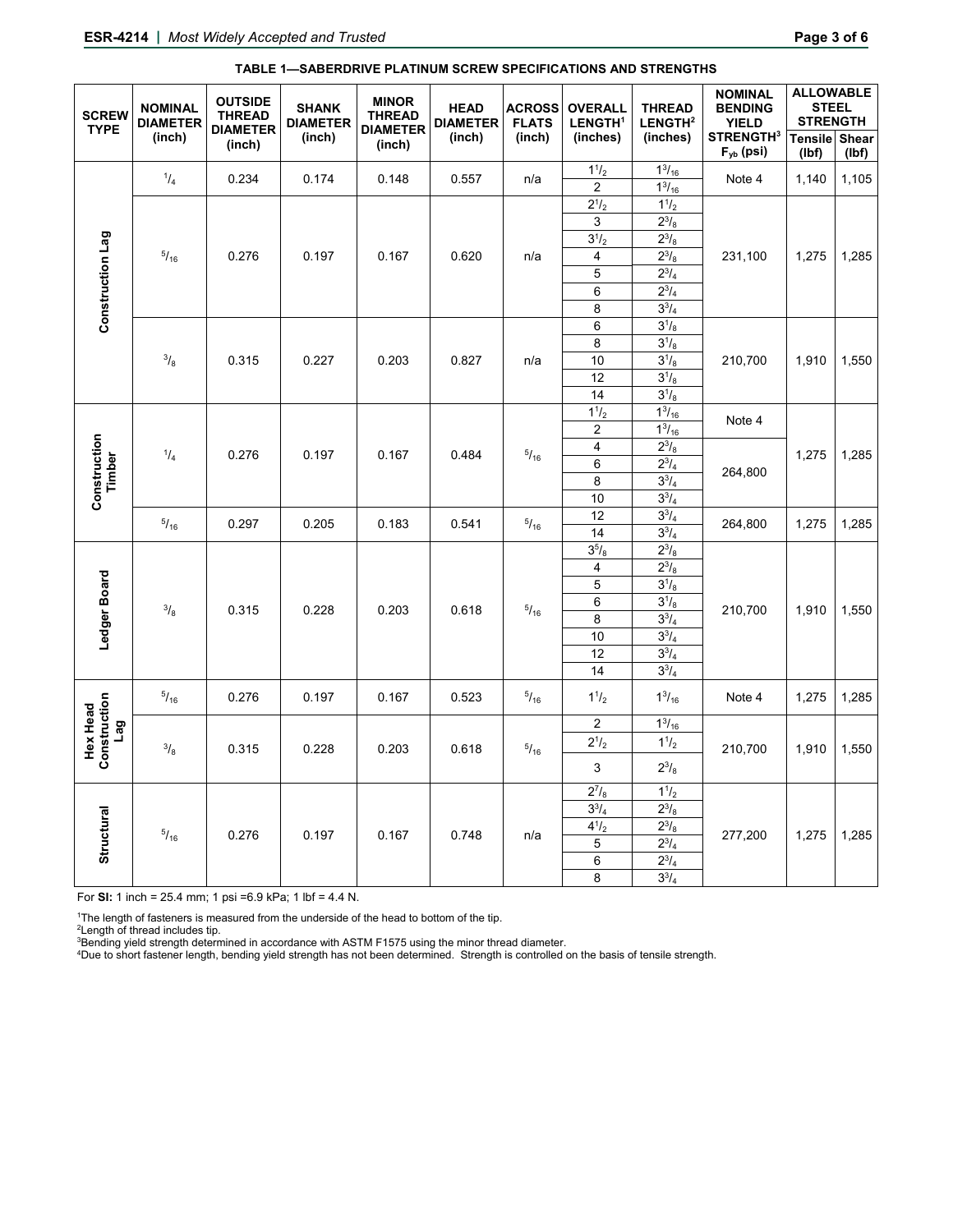|                         | <b>NOMINAL</b><br><b>DIAMETER</b><br>(inch) | <b>MINIMUM</b><br><b>THREAD</b><br><b>LENGTH</b><br>(inches) | W (lbf/ in.) <sup>2</sup>  |              | <b>NOMINAL</b>            | $P$ (lbf) <sup>3</sup>     |              |  |
|-------------------------|---------------------------------------------|--------------------------------------------------------------|----------------------------|--------------|---------------------------|----------------------------|--------------|--|
| <b>SCREW TYPE</b>       |                                             |                                                              | For Specific Gravities of: |              | <b>HEAD</b>               | For Specific Gravities of: |              |  |
|                         |                                             |                                                              | $0.42 \le G \le 0.50$      | $0.49 \le G$ | <b>DIAMETER</b><br>(inch) | $0.42 \le G \le 0.50$      | $0.49 \le G$ |  |
|                         | $^{1}/_{4}$                                 | $1^{3}/_{16}$                                                | 95                         | 125          | 0.557                     | 145                        | 145          |  |
| <b>Construction Lag</b> | $^{5}/_{16}$                                | $1^{1/2}$                                                    | 120                        | 140          | 0.620                     | 165                        | 165          |  |
|                         | $\frac{3}{8}$                               | $3^{1}/_{8}$                                                 | 75                         | 140          | 0.827                     | 280                        | 375          |  |
| <b>Construction</b>     | $^{1}/_{4}$                                 | $2^{3}/_{8}$                                                 | 120                        | 140          | 0.484                     | 190                        | 255          |  |
| Timber                  | $\sqrt[5]{16}$                              | $3^{3}/_{4}$                                                 | 120                        | 140          | 0.541                     | 190                        | 255          |  |
| <b>Ledger Board</b>     | $\frac{3}{8}$                               | $2^{3}/\mathrm{s}$                                           | 140                        | 185          | 0.618                     | 155                        | 155          |  |
| <b>Hex Head</b>         | $^{5}/_{16}$                                | $1^{1/2}$                                                    | 120                        | 140          | 0.523                     | 190                        | 255          |  |
| <b>Construction Lag</b> | $\frac{3}{8}$                               | $1^{3}/_{16}$                                                | 120                        | 140          | 0.618                     | 155                        | 155          |  |
| <b>Structural</b>       | $^{5}/_{16}$                                | $1^{1/2}$                                                    | 120                        | 140          | 0.748                     | 190                        | 190          |  |

For **SI:** 1 inch = 25.4 mm; 1 lbf = 4.4 N.

<sup>1</sup>Values must be multiplied by all applicable adjustment factors, in accordance with the NDS.<br><sup>2</sup>Tabulated reference withdrawal design values are in pounds per inch of thread penetration into the side grain of the main me multiplied by the thread length embedded in the member in order to determine the total withdrawal design value in pounds. Length of CEE threads must not be included in the withdrawal value determination.

 $3$ Tabulated pull-through design values are based on a minimum side member thickness of  $3/4$  inch.

#### **TABLE 3—REFERENCE LATERAL DESIGN VALUES (***Z***) FOR SINGLE SHEAR (TWO-MEMBER) CONNECTIONS [For Sawn Lumber with Both Members of Identical Specific Gravity]1**

| PENETRATION INTO<br><b>DIAMETER AND</b><br><b>THICKNESS, t</b><br>$0.42 \le G < 0.49$<br>$0.49 \le G$<br><b>MINIMUM LENGTH</b><br><b>MAIN MEMBER, p</b><br>(inches)<br>(inch)<br>(inches)<br>Parallel to Grain, Z <sub>1</sub><br>Parallel to Grain, Z<br>$^{3}/_{4}$<br>$\frac{1}{4}$ x 2<br>$1^{1}/_{4}$<br>135<br>160<br>$\frac{5}{16}$ x $2\frac{1}{2}$<br>$\frac{5}{16}$ x 3<br>$\frac{5}{16}$ x $3\frac{1}{2}$<br>$^{3}/_{4}$<br>$5/16 \times 4$<br>$1^3/4$<br>195<br>205<br>$\frac{5}{16}$ x 5 | <b>SCREW TYPE</b> |  |
|-------------------------------------------------------------------------------------------------------------------------------------------------------------------------------------------------------------------------------------------------------------------------------------------------------------------------------------------------------------------------------------------------------------------------------------------------------------------------------------------------------|-------------------|--|
|                                                                                                                                                                                                                                                                                                                                                                                                                                                                                                       |                   |  |
|                                                                                                                                                                                                                                                                                                                                                                                                                                                                                                       |                   |  |
|                                                                                                                                                                                                                                                                                                                                                                                                                                                                                                       |                   |  |
|                                                                                                                                                                                                                                                                                                                                                                                                                                                                                                       |                   |  |
|                                                                                                                                                                                                                                                                                                                                                                                                                                                                                                       |                   |  |
|                                                                                                                                                                                                                                                                                                                                                                                                                                                                                                       |                   |  |
|                                                                                                                                                                                                                                                                                                                                                                                                                                                                                                       |                   |  |
| <b>Construction</b>                                                                                                                                                                                                                                                                                                                                                                                                                                                                                   |                   |  |
| $\frac{5}{16}$ x 6<br>Lag                                                                                                                                                                                                                                                                                                                                                                                                                                                                             |                   |  |
| $\frac{5}{16}$ x 8                                                                                                                                                                                                                                                                                                                                                                                                                                                                                    |                   |  |
| $\frac{3}{8}$ x 6                                                                                                                                                                                                                                                                                                                                                                                                                                                                                     |                   |  |
| $\frac{3}{8}$ x 8                                                                                                                                                                                                                                                                                                                                                                                                                                                                                     |                   |  |
| $^{3}/_{4}$<br>$\frac{3}{8}$ x 10<br>$5^{1}/_{4}$<br>230<br>230                                                                                                                                                                                                                                                                                                                                                                                                                                       |                   |  |
| $\frac{3}{8}$ x 12                                                                                                                                                                                                                                                                                                                                                                                                                                                                                    |                   |  |
| $^{3}/_{8}$ x 14                                                                                                                                                                                                                                                                                                                                                                                                                                                                                      |                   |  |
| $\frac{1}{4}$ x 4                                                                                                                                                                                                                                                                                                                                                                                                                                                                                     |                   |  |
| $\frac{1}{4}$ x 6<br>$^{3}/_{4}$<br>$3^{1}/_{4}$<br>165<br>185                                                                                                                                                                                                                                                                                                                                                                                                                                        |                   |  |
| $\frac{1}{4} \times 8$<br>Construction                                                                                                                                                                                                                                                                                                                                                                                                                                                                |                   |  |
| <b>Timber</b><br>$\frac{1}{4}$ x 10                                                                                                                                                                                                                                                                                                                                                                                                                                                                   |                   |  |
| $5/16 \times 12$<br>$^{3}/_{4}$<br>$11^{1}/_{4}$<br>165<br>185                                                                                                                                                                                                                                                                                                                                                                                                                                        |                   |  |
| $5/16 \times 14$                                                                                                                                                                                                                                                                                                                                                                                                                                                                                      |                   |  |
| $3/8 \times 3^{5}/8$                                                                                                                                                                                                                                                                                                                                                                                                                                                                                  |                   |  |
| $\frac{3}{8}$ x 4                                                                                                                                                                                                                                                                                                                                                                                                                                                                                     |                   |  |
| $\frac{3}{8}$ x 5                                                                                                                                                                                                                                                                                                                                                                                                                                                                                     |                   |  |
| $\frac{3}{8}$ x 6<br>$^{3}/_{4}$<br>$2^{7}/_{8}$<br><b>Ledger Board</b><br>150<br>160                                                                                                                                                                                                                                                                                                                                                                                                                 |                   |  |
| $\frac{3}{8}$ x 8                                                                                                                                                                                                                                                                                                                                                                                                                                                                                     |                   |  |
| $^{3}/_{8}$ x 10                                                                                                                                                                                                                                                                                                                                                                                                                                                                                      |                   |  |
| $\frac{3}{8}$ x 12                                                                                                                                                                                                                                                                                                                                                                                                                                                                                    |                   |  |
| $\frac{3}{8}$ x 14                                                                                                                                                                                                                                                                                                                                                                                                                                                                                    |                   |  |
| $\frac{3}{8}$ x 2<br><b>Hex Head</b><br>$^{3}/_{4}$<br>$1^3/4$                                                                                                                                                                                                                                                                                                                                                                                                                                        |                   |  |
| $^{3}/_{8}$ x 2 $^{1}/_{2}$<br>Construction<br>150<br>160<br>Lag<br>$^{3}/_{8}$ x 3                                                                                                                                                                                                                                                                                                                                                                                                                   |                   |  |
| $^{5}/_{16}$ x $2^{7}/_{8}$                                                                                                                                                                                                                                                                                                                                                                                                                                                                           |                   |  |
| $^{5}/_{16}$ x $3^{3}/_{4}$                                                                                                                                                                                                                                                                                                                                                                                                                                                                           |                   |  |
| $\frac{5}{16}$ x 4 $\frac{1}{2}$                                                                                                                                                                                                                                                                                                                                                                                                                                                                      |                   |  |
| $\frac{3}{4}$<br>$2^{1/8}$<br><b>Structural</b><br>225<br>260<br>$\frac{5}{16}$ x 5                                                                                                                                                                                                                                                                                                                                                                                                                   |                   |  |
| $\frac{5}{16}$ x 6                                                                                                                                                                                                                                                                                                                                                                                                                                                                                    |                   |  |
| $^{5}\!/_{16}$ x $8$                                                                                                                                                                                                                                                                                                                                                                                                                                                                                  |                   |  |

For **SI:** 1 inch = 25.4 mm ; 1 lbf = 4.4 N.

1 Values must be multiplied by all applicable adjustment factors, in accordance with the NDS.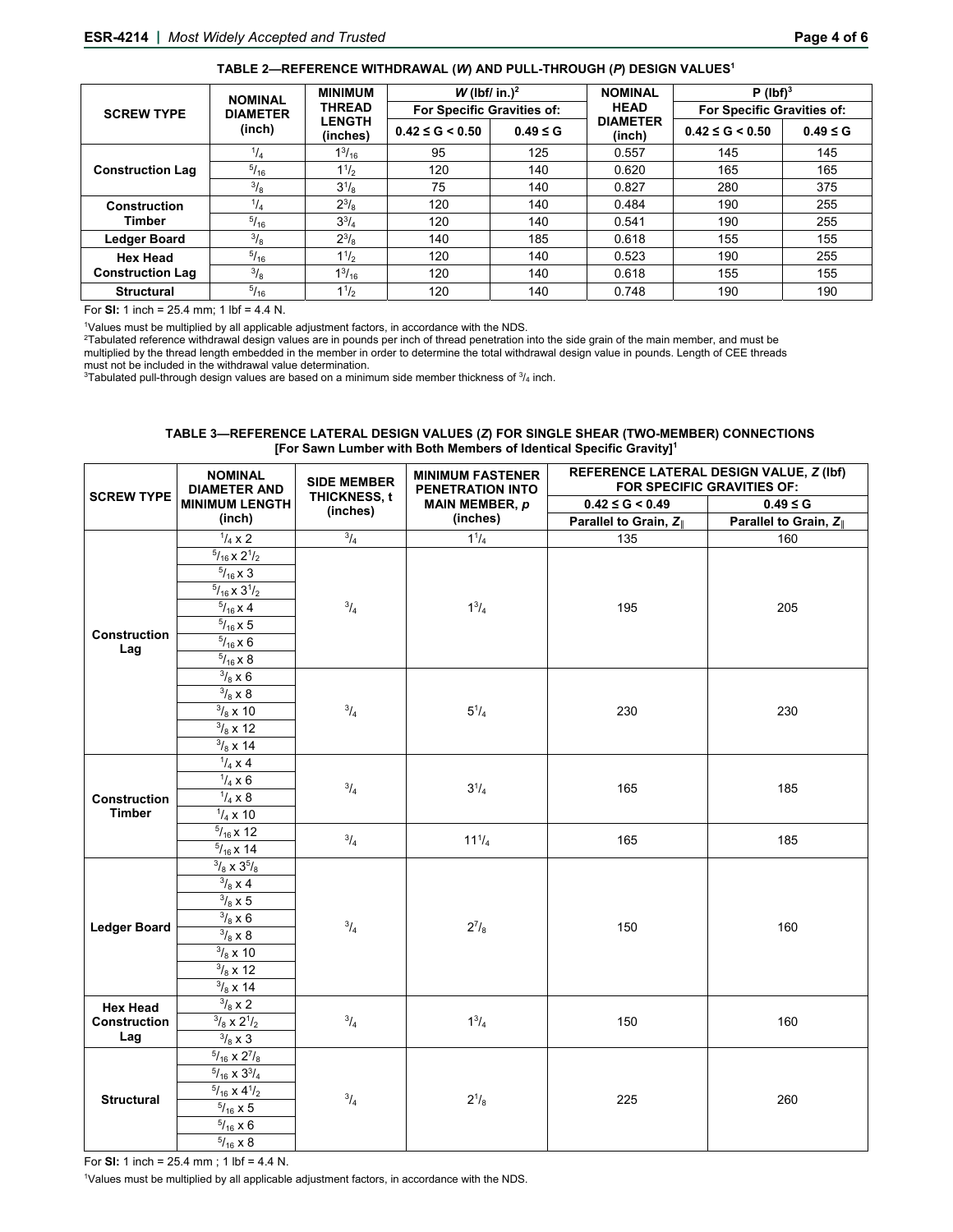|                                       | <b>MINIMUM REQUIREMENT</b>          |                                                                                              |               |               |                            |              |             |  |
|---------------------------------------|-------------------------------------|----------------------------------------------------------------------------------------------|---------------|---------------|----------------------------|--------------|-------------|--|
|                                       | <b>Fastener</b><br><b>Diameters</b> | <b>Dimension (inches)</b>                                                                    |               |               |                            |              |             |  |
| <b>CONDITION</b>                      |                                     | <b>Construction Lag,</b><br>Ledger Board,<br>Hex Head Construction Lag,<br><b>Structural</b> |               |               | <b>Construction Timber</b> |              |             |  |
|                                       |                                     | $^{1/4}$                                                                                     | $^{5}/_{16}$  | $\frac{3}{8}$ | $^{1}/_{4}$                | $^{5}/_{16}$ |             |  |
|                                       | Loading toward end                  | 15                                                                                           | $3^{1/2}$     | $4^{1}/_{4}$  | $4^{3}/_{4}$               | $4^{1}/_{4}$ | $4^{1/2}$   |  |
| End distance                          | Loading away from end               | 10                                                                                           | $2^{3}/_{8}$  | $2^{3}/_{4}$  | $3^{1}/_{4}$               | $2^{3}/_{4}$ | 3           |  |
|                                       | Loading perpendicular to<br>grain   | 10                                                                                           | $2^{3}/_{8}$  | $2^{3}/_{4}$  | $3^{1}/_{4}$               | $2^{3}/_{4}$ | 3           |  |
| Edge distance                         | Any load direction                  | 2.5                                                                                          | $^{5}/_8$     | $^{3}/_{4}$   | $^7$ / <sub>8</sub>        | $^{3}/_{4}$  | $^{3}/_{4}$ |  |
|                                       | Loading parallel to grain           | 15                                                                                           | $3^{1/2}$     | $4^{1}/_{4}$  | $4^{3}/_{4}$               | $4^{1}/_{4}$ | $4^{1/2}$   |  |
| Spacing between<br>fasteners in a row | Loading perpendicular to<br>grain   | 10                                                                                           | $2^{3}/_{8}$  | $2^{3}/_{4}$  | $3^{1}/_{4}$               | $2^{3}/_{4}$ | 3           |  |
| Spacing between                       | In-line rows                        | 5                                                                                            | $1^{1}/_{4}$  | $1^{3}/_{8}$  | $1^{5}/_{8}$               | $1^{3}/_{8}$ | $1^{1/2}$   |  |
| rows                                  | Staggered rows <sup>2</sup>         | 2.5                                                                                          | $\frac{5}{8}$ | $^{3}/_{4}$   | $^{7}/_{8}$                | $^{3}/_{4}$  | $^{3}/_{4}$ |  |

#### **TABLE 4—CONNECTION GEOMETRY REQUIREMENTS**

For **SI:** 1 inch = 25.4 mm

1End distances, edge distances and fastener spacing must be sufficient to prevent splitting of the wood, or as required by this table, whichever is the more restrictive.

2Values for spacing between staggered rows apply where fasteners in adjacent rows are offset by half of the spacing between fasteners in a row.



**Structural Screw**

**FIGURE 1—SABERDRIVE PLATINUM SCREWS**